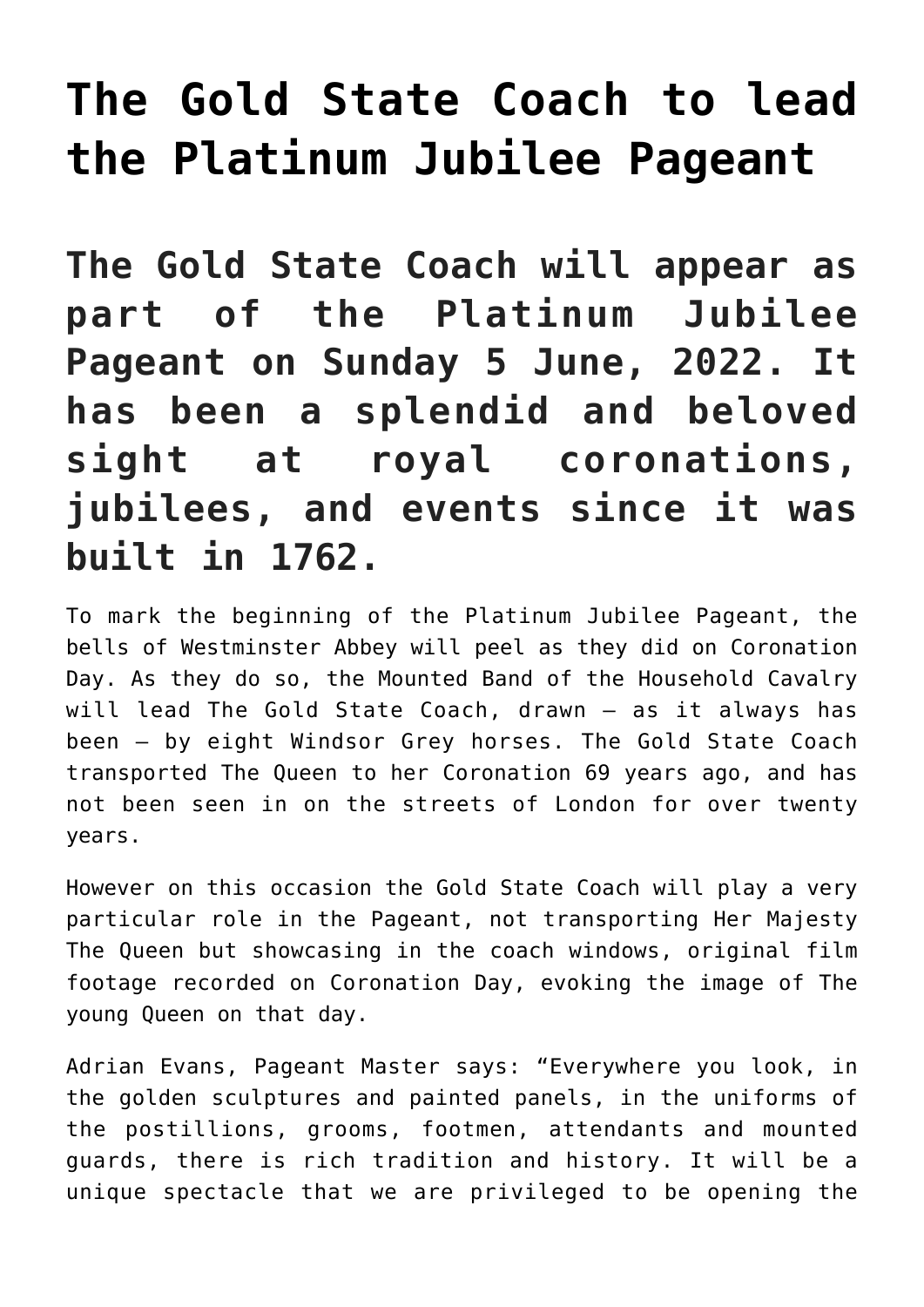Pageant with it will set the tone for the very many spectacular sights to come."

The Gold State Coach will be 260 years old this November. It has been significantly overhauled four times, in 1820 when King George IV acceded (but it was not used for his coronation); in 1902 for the coronation of King Edward VII, and in 1953 for the coronation of The Queen. It was last regilded in 1977 for The Queen's Silver Jubilee, although in places it bears evidence of between seven and ten layers of gilding and retouching over the past 260 years.

The Coach was used at the State Openings of Parliament, by George III, George IV and William IV. Queen Victoria, however, was not fond of the Coach and after Prince Albert's death in 1861, only opened Parliament seven times and did not make use of the State Coach. King Edward VII revived its use at his Coronation and the annual State Opening of Parliament, and this was continued by King George V from 1922. King George VI made use of it twice following his coronation.

The Coach only ever conveys the sovereign, although it has previously taken part in pageants with no passengers. When the sovereign is being conveyed in the Coach, it is only ever escorted by a Sovereign's Escort of the Household Cavalry. It is driven by postilions in full state livery. Grooms in full state livery walk close to the carriage. Slightly further away from the carriage body, and carrying long polearm called a partisan, walk the Yeomen of The Queen's Body Guard of the Yeomen of the Guard (not what is today called a Beefeater, who are a different body within the same corps).

When not in use, the Gold State Coach is on public display whenever the Royal Mews is open, and will return to display shortly after the Pageant.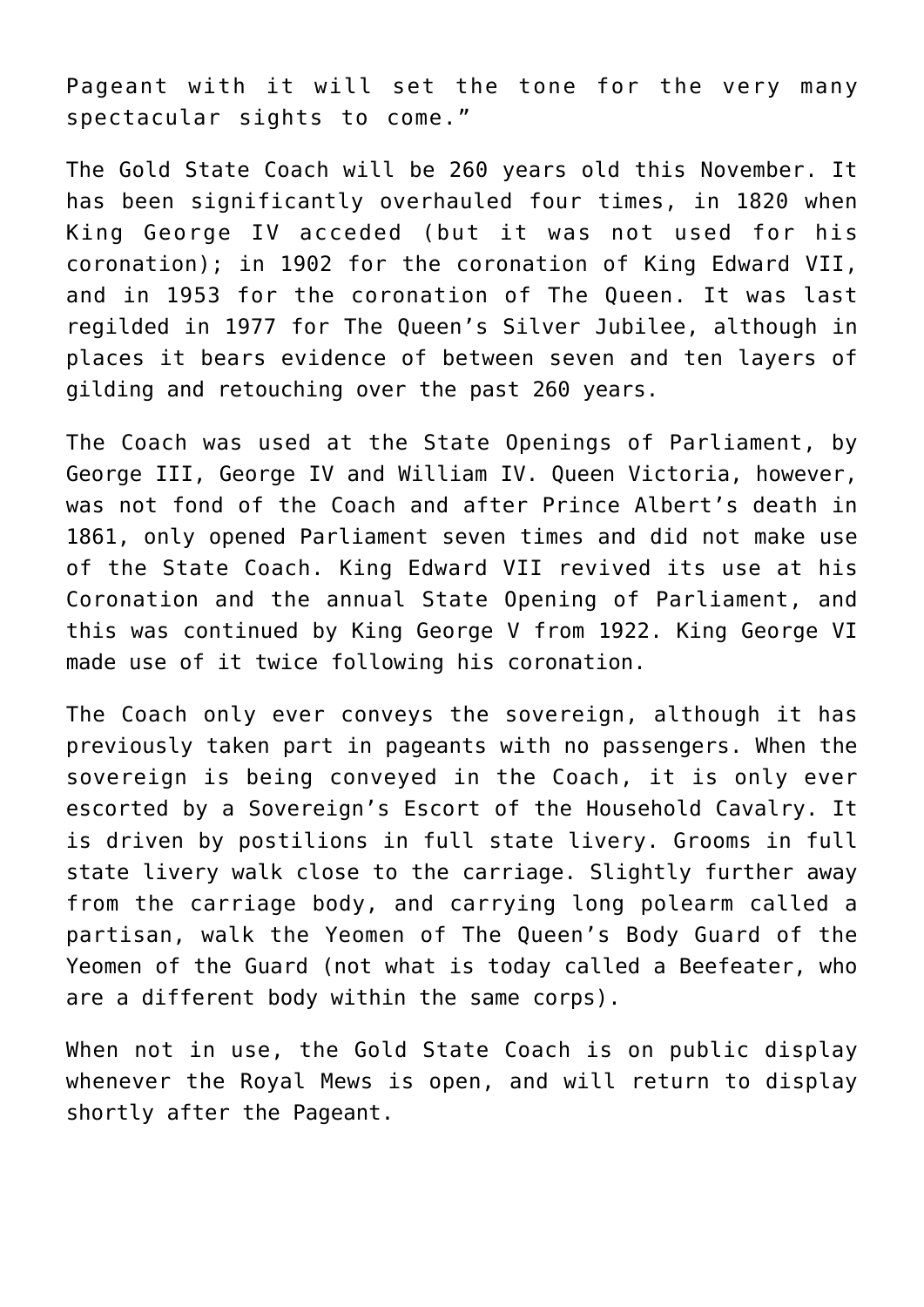## **Use of the Coach at [The Queen's](https://en.wikipedia.org/wiki/Coronation_of_Elizabeth_II) [Coronation](https://en.wikipedia.org/wiki/Coronation_of_Elizabeth_II)**

The Queen used the Gold State Coach to travel from Buckingham Palace to Westminster Abbey, and to return, on the day of the Coronation 2 June 1953. She was accompanied by The Duke of Edinburgh, in the uniform of an Admiral of the Fleet. Royal Mews staff strapped a hot water bottle under the seat, as the day was unseasonally cold and wet.

The return route from Westminster Abbey was extended for this special occasion, allowing as many

people as possible to see [The Queen](http://mumsru.de/2021/03/15/the-queens-commonwealth-day/), now wearing the Imperial State Crown. She had left the Abbey carrying the orb and sceptre, and inside the Coach special supports had been created for them. The whole Coronation procession took 45 minutes to pass any one given point.

At the Jubilees of 1977 and 2002, Her Majesty and The Duke of Edinburgh were conveyed in the Coach to a Service of National Thanksgiving at St Paul's Cathedral.

## **Design of the Coach**

The Gold State Coach is the third oldest surviving coach in the UK, after the Speaker of the House of Common's Coach (1698) and the Lord Mayor of London's Coach (1758). It is made of giltwood, which is a thin layer of gold leaf over wood. It is seven metres long, weighs four tonnes and is 3.6 metres tall. Because of the weight and suspension, it is only ever used at a walking pace. The Gold State Coach is always drawn by eight horses. In the past century these have been Windsor Greys, which are not a breed but a type selected by the Royal Mews.

The design was decided upon between Lord Huntingdon, the king's Master of the Horse and Thomas Hollis, a wealthy art connoisseur, who contacted friends they had made in Europe